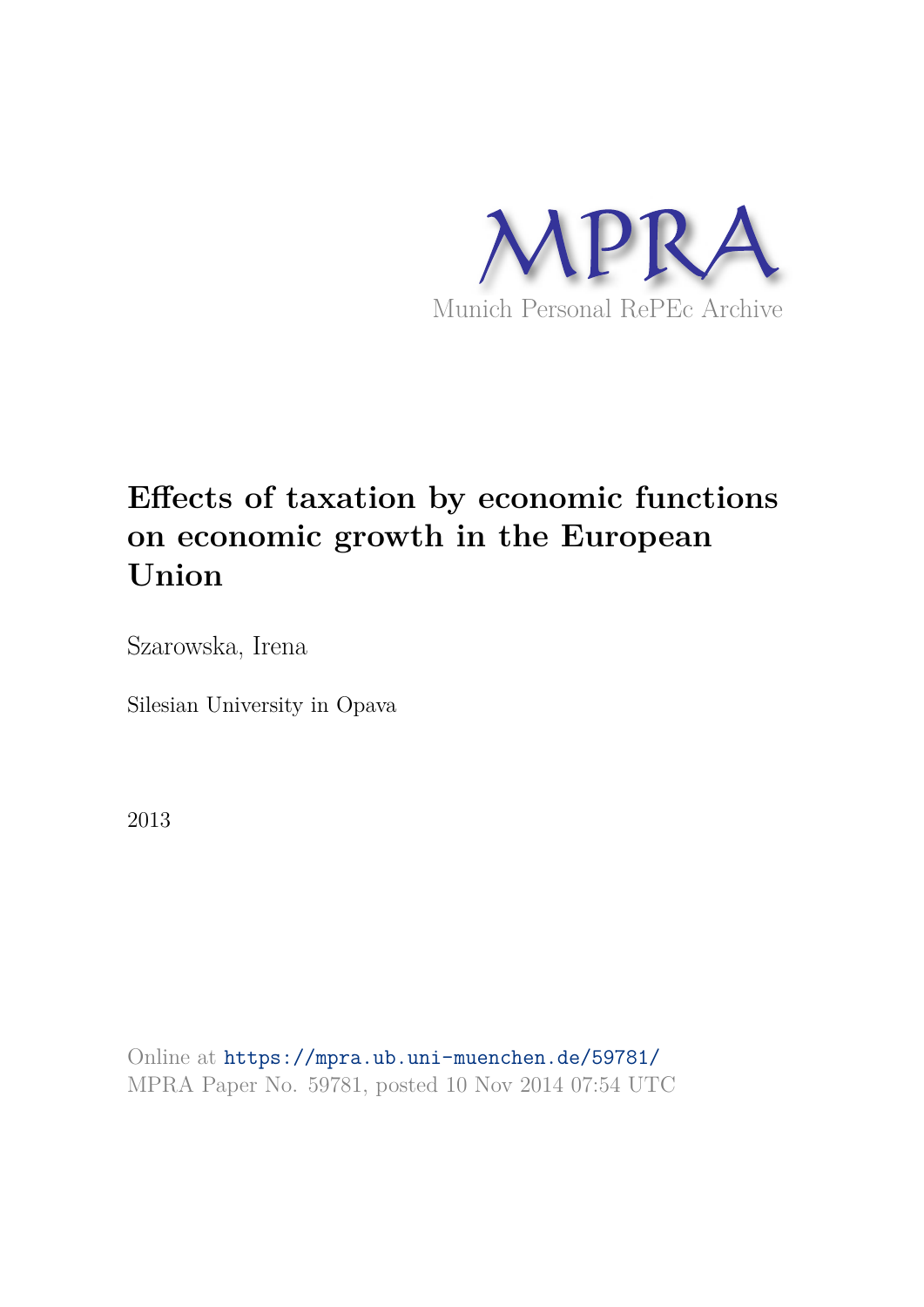### **EFFECTS OF TAXATION BY ECONOMIC FUNCTIONS ON ECONOMIC GROWTH IN THE EUROPEAN UNION**

### *Irena Szarowská*

SZAROWSKÁ, I. Effects of taxation by economic functions on economic growth in the European Union. In JIRCIKOVA, E., KNAPKOVA, A., PASTUSZKOVA, E. (eds.). *Proceedings of the 6th International Scientific Conference: Finance and the performance of Firms in Science, Education and Practice.* Zlin: Tomas Bata University, 2013, pp. 746-758. ISBN 978-80-7454-246-6. (WOS:000329435800063)

#### **Abstract**

The complexity of today's global economic environment increases importance of identifying and understanding the key factors affecting economic growth. This paper deals with effect of changes in tax burden on economic growth and provides direct empirical evidence in the European Union as financial and economic crisis has impacted also on tax systems. It is used the Eurostat´s definition to categorize tax burden by economic functions and implicit tax rates of consumption, labour and capital are investigated. The analysis is based on annual panel data of 24 EU member states in a period 1995-2010. Panel regression and Pairwise Granger Causality Tests are used as the main method of research. Results confirm, in line with the theory, statistically significant positive effect of consumption taxes and negative effect of labour taxes on GDP growth. In short-term, there is two-way causality between change of implicit tax rate of consumption and GDP growth and one-way causality between GDP growth and change of implicit tax rate of capital and implicit tax rate of labour.

*Keywords: tax burden, implicit tax rates, economic functions, economic growth, competitiveness* 

JEL Classification: E62, H30, H21

### **1 INTRODUCTION**

The complexity of today's global economic environment increases importance of identifying and understanding the key factors affecting economic growth. Policymakers are struggling to find ways to cooperate and manage the current economic challenges while preparing their economies to perform well in an increasingly difficult and unpredictable global landscape. Many determinants drive productivity and competitiveness. Understanding the factors behind this process has occupied the minds of economists for hundreds of years, engendering theories ranging from Adam Smith's focus on specialization and the division of labor to neoclassical economists' emphasis on investment in physical capital and infrastructure (see Nordhaus and Boyer, 2000, Acemoglu, 2009 or Acemoglu et al., 2012) and to interest in other mechanisms such as education and training, technological progress, macroeconomic stability, good governance, market efficiency, among others. While all of these factors are likely to be important for competitiveness and growth, they are not mutually exclusive—two or more of them can be significant at the same time.

Moreover, as it is described in The Global Competitiveness Report 2012–2013 (2012), taxation is very important and problematic factor for doing business. Respondents - business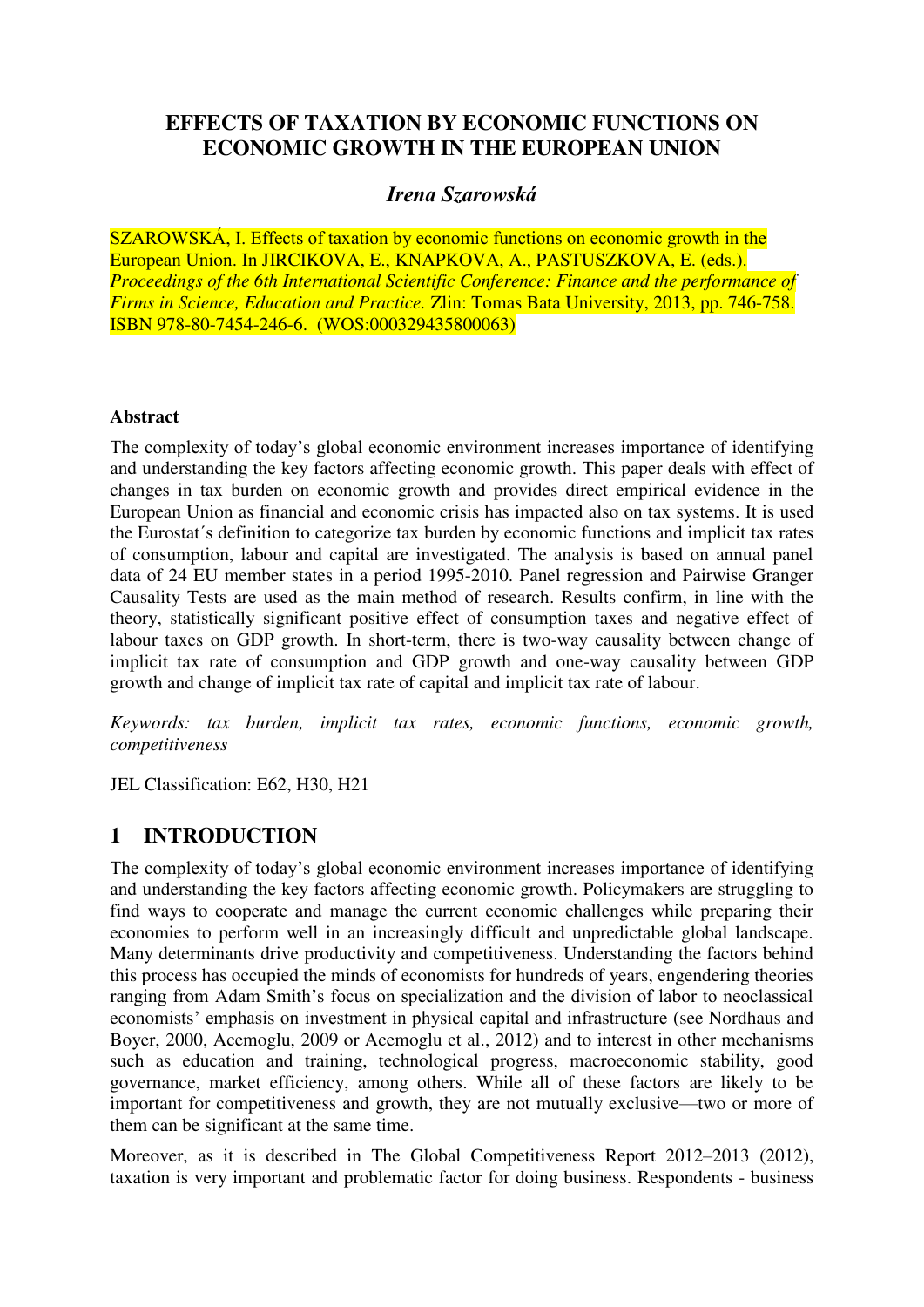executives were asked to select from a list of 16 factors the five most problematic for doing business in their economy and rank them from 1 (most problematic) to 5.

Tab.1 summarizes for how many percentages of respondents tax rates and tax regulations belong to the most problematic factors (only in the EU member states). Bold values have expressed that the tax measures are the most problematic factor for doing business in the country at all.

| country   | tax<br>regulation | tax rates | country   | tax<br>regulation | tax rates | country   | tax<br>regulation | tax rates |
|-----------|-------------------|-----------|-----------|-------------------|-----------|-----------|-------------------|-----------|
| BE        | 15                | 21.1      | <b>FR</b> | 13                | 14.5      | AT        | 9.5               | 12.3      |
| <b>BG</b> | 5.2               | 3.5       | IT        | 8.8               | 17.1      | PL        | 20.4              | 11.5      |
| CZ        | 9.2               | 8.4       | <b>CY</b> | 1.2               | 5.7       | PT        | 9.1               | 13.1      |
| DK        | 11.1              | 18.6      | LV        | 9                 | 16.9      | <b>RO</b> | 7.6               | 13.9      |
| DE        | 18.1              | 12        | <b>LT</b> | 13.5              | 13.6      | <b>SI</b> | 6.5               | 9.5       |
| EE        | 2.1               | 9.6       | LU        | 1.9               | 3.9       | <b>SK</b> | 5.5               | 5.6       |
| IE        | $\overline{2}$    | 6.7       | HU        | 11.7              | 12.2      | FI        | 8.7               | 22.8      |
| EL        | 11.9              | 7.4       | <b>MT</b> | 2.9               | 7.9       | <b>SE</b> | 11                | 17.5      |
| ES        | 5                 | 9.4       | <b>NL</b> | 3.3               | 5.1       | UK        | 10.2              | 15.3      |

Tab. 1 – Taxation as the most problematic factor for doing business. Source: The Global Competitiveness Report 2012–2013 (2012)

The aim of the paper is to examine effects of taxation by economic functions on economic growth and to provide direct empirical evidence in the European Union. It is used the Eurostat´s definition to categorize tax burden by economic functions and implicit rates of consumption, labour and capital are investigated. The analysis is based on annual panel data of 24 EU member states in a period 1995-2010. Panel regression and Pairwise Granger Causality Tests are used as the main method of research.

# **2 THEORETICAL BASES**

The theoretical effect of taxation on economic performance is not an apparent matter. A higher level of tax burden can be seen as a serious obstacle to sustained improvement of the economic level of the country. Scully (1991) has stated that taxes levied by government may have both positive and negative effects on economic growth. The value of economic resources and the ability to transform resources into output are greater to the degree that property is protected, roads and harbors are provided, and domestic tranquility is insured. Taxation beyond this level may have a negative effect. In modern times, many private goods are provided at public expense and direct income redistribution takes place on a large scale. At some level of taxation, resources employed in the public sector are less than in the private sector and resources escape into informal or underground economy – which diminish economic growth.

Both neoclassical and Keynesian theoretical models predict that higher taxes reduce economic activity, even though there is less agreement on the exact mechanisms that generate this result. On the other hand, taxes may be a benefit for the economy because the taxes are the basic source for financing public goods and services, and in this way can increase the living standards and wealth of the whole society. If collected taxes are used efficiently, provided public services can increase productivity of human and fixed capital in the private sector and promote long-term economic growth.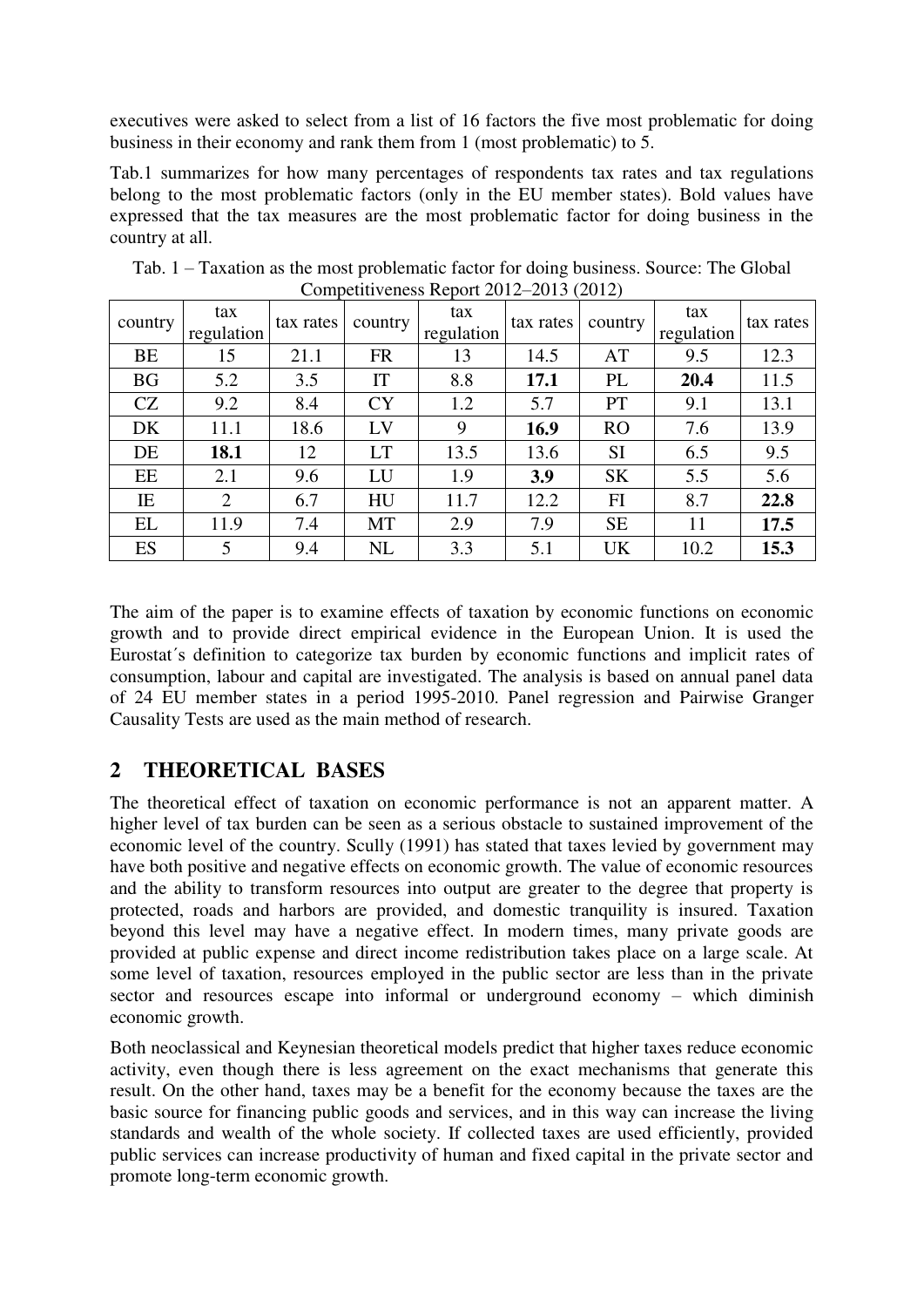Economic theory mostly links taxation to growth through its influence on the decisions of economic agents. Stiglitz (1999) distinguishes non-distortionary taxation, where individuals cannot alter their tax liabilities, from distortionary taxation, where individuals take action in order to reduce tax liabilities. Hence, taxation – at least theoretically - changes economic decisions and can thereby affect economic growth. Considering a simple production function, it is obvious that taxation can affect GDP and economic growth through its impact on physical capital, human capital and through its effect on the total factor productivity (TFP).

$$
Y = f(K, L, A) \tag{1}
$$

where *K* denotes physical capital, *L* denotes labour and *A* represents the state of technology, i.e. the total factor productivity. As explained in more detail further on, tax on labour might impact on labour market and educational decisions (*L*) as it makes work less profitable. Taxation of capital reduces incentives to save and invest, i.e. the accumulation of physical capital (*K*), and taxation of research and development might curb technological developments, by making these activities less profitable (*A*). While in exogenous growth models taxation can affect the steady state level of income per capita and its short-term growth rate on the transitional path, in endogenous growth models taxation can actually alter the long-run growth rate.

There is voluminous literature on the effects of taxes on the economy and its rate of growth (Barro, 1991, Mendoza et al., 1994, Slemrod, 1995, Leibfritz, Thornton and Bibbee, 1997, Nordhaus and Boyer, 2000, Acemoglu, 2009 or Acemoglu et al., 2012). Myles (2009) reviews different production functions – which are also referred to as growth accounting models - and effects of taxation on GDP and economic growth. However, using statistical data for comparing levels of taxation and economic performance also does not provide unequivocal conclusions. We can find countries with high economic performance, which have a low tax burden, e.g. United States, but also countries that have high economic performance with high tax burden, e.g. Scandinavian countries (Zipfel, and Heinrichs, 2012).

But there are many studies which present negative relationships between taxes and economic growth, and recommend lowering tax rates. Plosser (1992) has found a significant negative correlation between the level of taxes on income and profits (as a share of GDP) and growth of real per capita GDP. King and Rebelo (1990) have simulated changes in the income tax by applying an endogenous growth model and find that an increase from 20 per cent to 30 per cent reduces the rate of growth by 2 percentage points. Scully (2000) claims that countries in which government takes more than  $43\%$  of national income in the form of taxes could collect more revenue by lowering their tax rates. Further, tax rates anywhere close to 43% have devastating effects on economic growth. Hill (2008) has estimated the growth–maximizing size of states for the United States in 1960–1990 was between 9% and 29% of GDP. Also Romero-Ávila and Strauch (2008) have stated that government consumption and direct taxation negatively affect growth rates of GDP per capita in the EU-15 in the last 40 years. Johansson et al. (2008) have investigated the design of tax structures to promote economic growth. Corporate taxes were found to be most harmful for growth, followed by personal income taxes, and then consumption taxes. Recurrent taxes on immovable property appear to have the least impact.

Lee and Gordon (2005) have explored how tax policies in fact affect a country's growth rate, using cross-country data during 1970–1997. They have found that statutory corporate tax rates are significantly negatively correlated with cross-sectional differences in average economic growth rates, controlling for various other determinants of economic growth, and other standard tax variables. In fixed-effect regressions, they have again found that increases in corporate tax rates lead to lower future growth rates within countries. The coefficient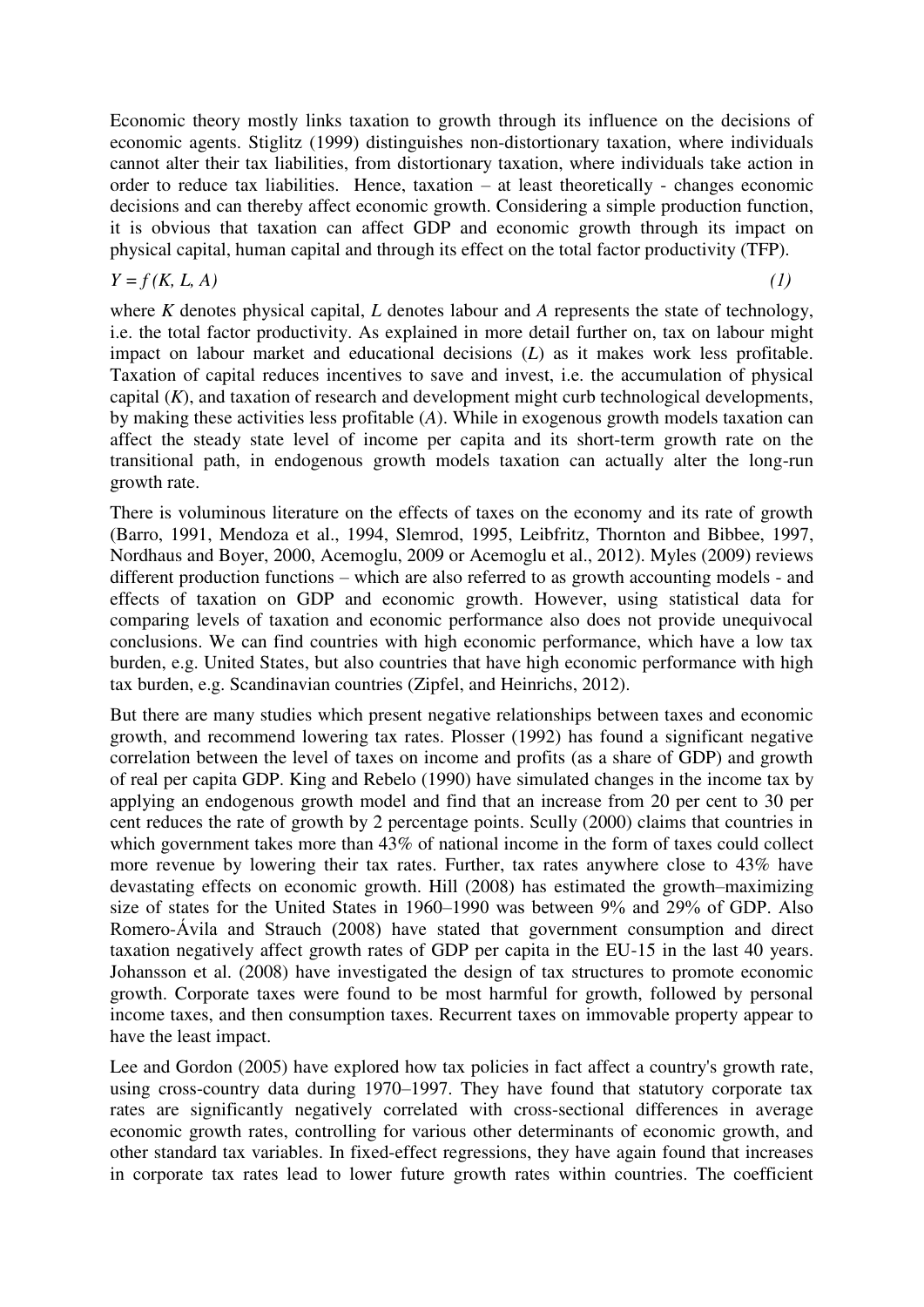estimates suggest that a cut in the corporate tax rate by 10 percentage points will raise the annual growth rate by one to two percentage points.

Karras and Furceri (2009) have examined the effects of changes in taxes on economic growth. Using annual data from 1965 to 2003 for a panel of 19 European economies, the results show that the effect of an increase in taxes on real GDP per capita is negative and persistent. An increase in the total tax rate by 1% of GDP has an effect on real GDP per capita of minus 0.5% to minus 1% in the long run. The findings also imply that increases in social security contributions or taxes on goods and services have larger negative effects on per capita output than increases in income tax.

Prammer (2011) has summarized indications on how taxation might influence growth relevant decisions. The focus of the analysis is on tax categories namely on the categories labour, capital, consumption, property and environment.

Taxes on labour (i.e. personal income taxes, payroll taxes and social security contributions) can affect decisions in three major ways by altering: i) the allocation of time between labour and leisure ii) human capital accumulation iii) occupational and entrepreneurial behavior and choices. Labour taxes can also affect labour supply decisions, both concerning the decision to participate in the labour market and the amount of hours worked (García et al, 2011, Szarowská, 2010, Johansson et al., 2008). However, the exact effect of taxation on labour supply can theoretically not be determined as the substitution effect and the income effect work in opposite directions. The exact impact of labour taxes on the labour market depends on the labour demand elasticity, the degree of centralization of the wage bargaining and the distribution of incomes among different income levels (Loretz, 2008, Nerudová, 2012).

Taxes on capital, such as business profits, capital gains, dividends and interests, can influence the rate of capital accumulation. By changing the return on capital, they might discourage saving and investment by economic agents (firms or individuals); hence capital taxes alter the intertemporal allocation of resources. Lower levels of investment eventually lower the capital stock which in turn impacts on growth. Thus, due to the intertemporal structure capital taxation accumulates the distortions over time (Vermeend et al., 2008).

Consumption taxes, mainly value added tax (VAT) and excise duties are often regarded as less distortionary than income taxes, as they do not distort intertemporal decisions the way income taxes do. Consumption taxes fall partly on accumulated assets, which are an inelastic tax base. Moreover, consumption taxes do not impact on the returns to saving and, usually, do not have a progressive tax structure (Stiglitz, 1999, Carey and Tchilinguirian, 2000).

### **3 AIM AND METHODOLOGY**

As it is known, tax burden has very different structure and size in each country. The aim of the paper is to examine effects of taxation by economic functions on economic growth and to provide direct empirical evidence in the European Union. Hence, it is used the Eurostat´s definition to categorize tax burden by economic functions and implicit rates of consumption, labour and capital are investigated. The analysis is based on annual panel data of 24 EU member states in a period 1995-2010. Panel regression and Pairwise Granger Causality Tests are used as the main method of research.

It should be noted that the goal of this empirical analysis is not to find the ideal model describing the behavior illustrated by the variables, but a statistically significant linkage between explanatory (the tax burden which is expressed as the tax burden) and explaining variable (economic performance which is measured by GDP growth). We use the panel data and calculations which are made in the program Eviews.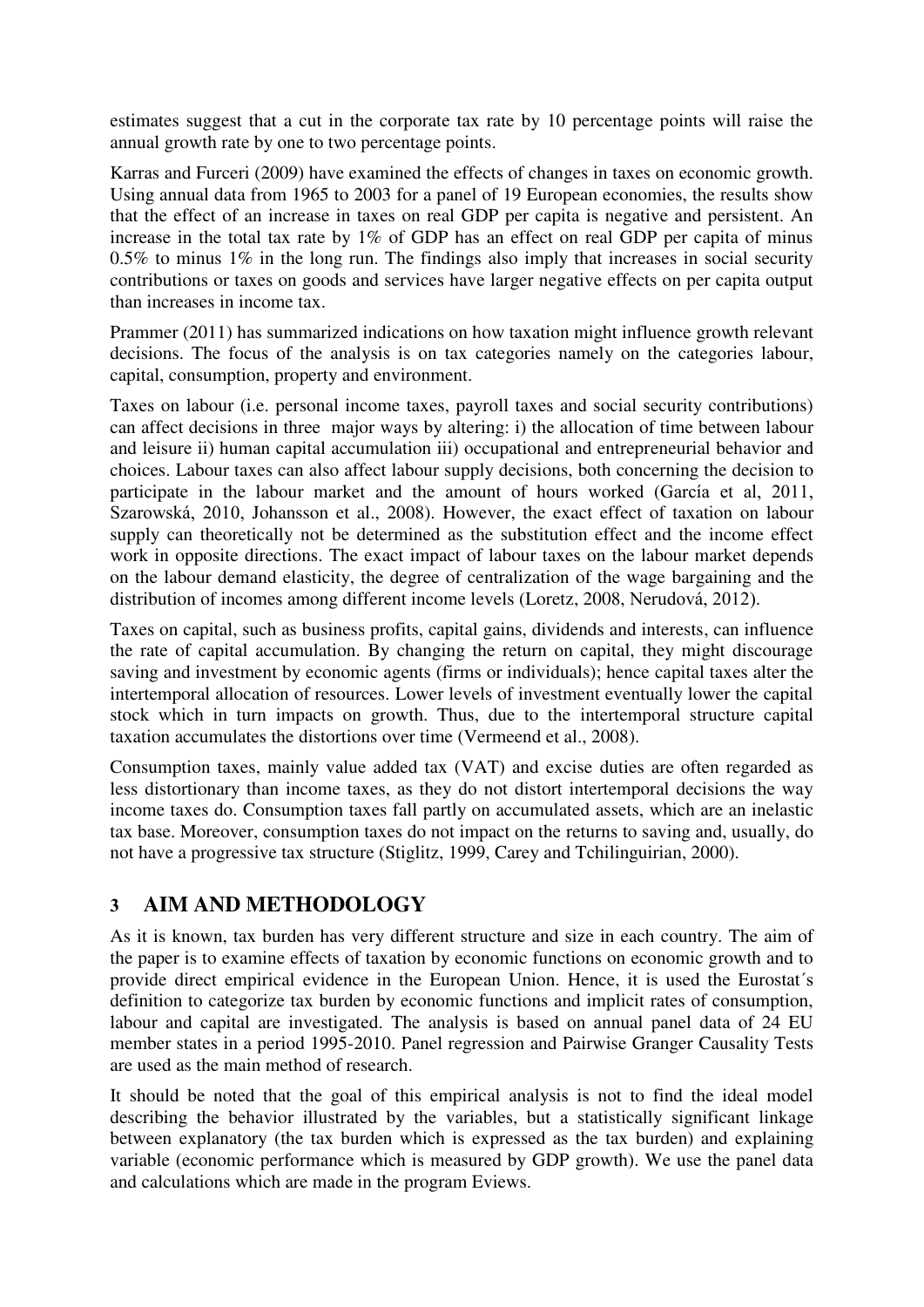Methodology of the analysis is based on studies of Karras and Furceri (2009) and Plojhar and Tomšík (2004)*,* who have analyzed the influence of taxation on economic performance in OECD countries. We have used panel data as panel data have both cross-sectional and time series dimensions and the application of regression models to fit econometric models are more complex than those for simple cross-sectional data sets.

As Dougherty (2007) has stated, there are several reasons for the increasing interest in panel data sets. An important one is that their use may offer a solution to the problem of bias caused by unobserved heterogeneity; a common problem is the adaptability of models with crosssectional data sets. A second reason is that it may be possible to exploit panel data sets to reveal dynamics that are difficult to detect with cross-sectional data. A third attraction of panel data sets is that they often have very large numbers of observations. Panel data modeling combines elements of time series analysis and elements of regression analysis.

We have performed both fixed effects and random effects regressions before analysis. A Durbin–Wu–Hausman test indicated significant differences in the coefficients so model with fixed effects is used in the analysis. A panel model with fixed effects can be formally written as:

$$
y_{it} = \alpha_i + \beta' X_{it} + \varepsilon_{it} \qquad i = 1, 2, ..., N, t = 1, 2, ..., T,
$$
 (2)

where  $v_i$  depends on a set of *Z* explanatory variables  $x_i$  and the constants are specific to the *i*–th unit (country) at time *t*, at the same time but are constant. *β* ' is the vector dimension *1xZ* constants and  $\alpha_i$  is a constant representing the effects of those variables, which are characteristic of the *i*-th observation.  $\varepsilon_{it}$  error component represents non-significant effects of variables inherent in the *i*-team observations and a given time interval. Furthermore, we assume it does not correlate with the vector  $x_{it}$ , for all the *i* and *t*, and it comes from independent identical distribution with zero mean and constant dispersion. This model is often referred to as a basic model representing the structure of panel data.

The panel consists of 24 EU members – Luxembourg, Romania and Malta were excluded due to lack of data. Basic panel model identifiers are country *i* and time *t*. The analysis has used adjusted annual data on tax burden by economic functions, namely implicit tax rates of consumption (ITR\_C), labour (ITR\_L) and capital (ITR\_K) from Eurostat. Annual adjusted data on GDP at market prices has been also taken from Eurostat and they are based on accrual basis. Tab.2 presents basic variables and their descriptive statistics.

| $L$ urvolut ( $L$ v 1 $L$ ) |       |       |       |                       |  |  |
|-----------------------------|-------|-------|-------|-----------------------|--|--|
|                             | ITR C | ITR L |       | $ITR_K   GDP\_growth$ |  |  |
| Mean                        | 21.30 | 35.66 | 24.80 | 2.92                  |  |  |
| Median                      | 20.40 | 37.00 | 23.70 | 3.30                  |  |  |
| Maximum                     | 34.20 | 49.30 | 49.90 | 11.70                 |  |  |
| Minimum                     | 11.10 | 20.80 | 4.80  | $-17,70$              |  |  |
| Std. Dev.                   | 4.45  | 6.40  | 9.24  | 3.60                  |  |  |
| Observations                | 379   | 379   | 339   | 376                   |  |  |

Tab. 2 – Descriptive statistics of variables. Source: author´s calculation based on data from Eurostat (2012)

Next we have adjusted the simplest dynamic approach that relates growth and implicit tax rate, a model similar to the empirical specification in Karras and Furceri (2009):

$$
GDP\_growth_{it} = \alpha_i + \beta_l \, dITR\_C_{it-j} + \beta_2 \, dITR\_L_{it-j} + \beta_3 \, dITR\_K_{it-j} + \varepsilon_{it}, \qquad (3)
$$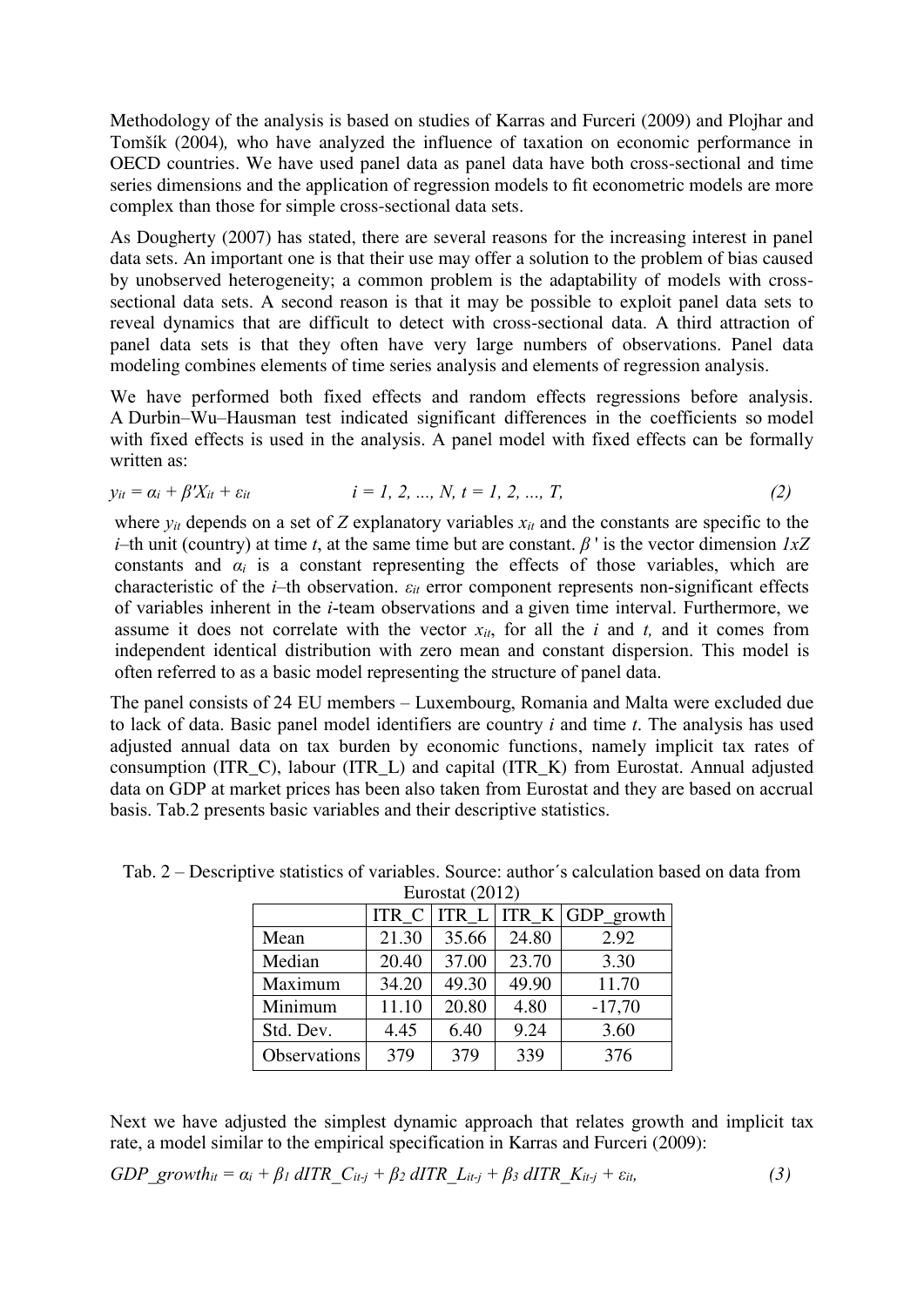where *GDP*\_*growth* is the growth rate of real GDP, *i* is indexing over countries and *t* over time, *αi* is a constant representing the effects of those variables, which are characteristic of the *i–*th observation, the *β1, β2* and *β3* are parameters to be estimated, *dITR\_C, dITR\_L* and *dITR* K are the changes in the implicit tax rates (*dITR*  $C_i$ <sup> $\neq$ </sup> *dITR*  $C_i$ <sup> $\neq$ </sup> *dITR*  $C_i$ <sup> $\neq$ </sup>*i*, *j* is the number of lags, and  $\varepsilon$  is the error term. This means that the GDP growth is the result of the influence of individual components of tax burden.

It is necessary to test the stationary time series before starting econometric analysis due to the assumes of panel regression. For this purpose panel unit root tests are often used. A stationary time series is required because any variable which stochastically permanently departs from its mean value cannot be affected by long period variable, which returns to its mean value (effect may be only in a short term). Recent literature suggests that panel-based unit root tests have higher power than unit root tests based on individual time series. Panel unit root tests are similar, but not identical, to unit root tests carried out on a single series (Verbeek, 2000).

We have used panel unit root tests (Levin, Lin and Chu; Breitung; Im, Pesaran and Shin; Fisher-type tests using ADF and Fisher PP tests) and they have identified non-stationary of all level data. Therefore, it has not been possible to analyse the effect of taxation on economic performance based on level data. Next we have calculated and tested the first difference of time series with the aim to comply assumptions of panel regression. Panel unit root tests have confirmed that time series are stationary at the first difference I(1).

Finally, we have investigated causal relationship between economic growth and tax burden by economic functions using Granger causality methodology (Verbeek, 2000). Pairwise Granger Causality Tests can determine dynamic relations between two variables in short-term.

# **4 RESULTS AND DISCUSSION**

### **4.1 Changes in taxation by economic functions**

The structure of tax burden by economic functions reveals that the eastern EU member states generate a relatively high share of total revenues through consumption taxes. In the northern and central European states, revenues come predominantly from labour taxes. This is the result of a relatively high burden on the factor labour (for details look at Eurostat, 2012) − compared with the EU average. Especially in central EU member states such as Czech Republic, Germany, France and the Netherlands this is due to the large share of social security contributions. Denmark is a special case as social security revenues there only amount to 1% of GDP (in 2010).

However, governments have to find the way how to face with the difficult of consolidating their budgets while at the same time promoting economic growth. Raising consumption taxes while at the same time lowering taxes on labour and capital can stimulate an economic growth. Taxation of labour and capital should be kept low as it distorts decisions by economic agents, which in turn negatively impacts the use of the growth factors labour, capital and technological progress. Taxation on consumption has less adverse effects in this respect. As Zipfel and Heinrichs (2012) point out, since the turn of the millennium Europe has witnessed a slight trend towards more growth-conducive tax systems. Tax systems have been redesigned mainly in the countries of northern and eastern Europe, whereas central Europe has seen little change.

The financial and economic crisis also has an impact on tax systems in the EU. Tax burden and its structure in the EU Member States are regularly analyzed by Eurostat. Fig.1 presents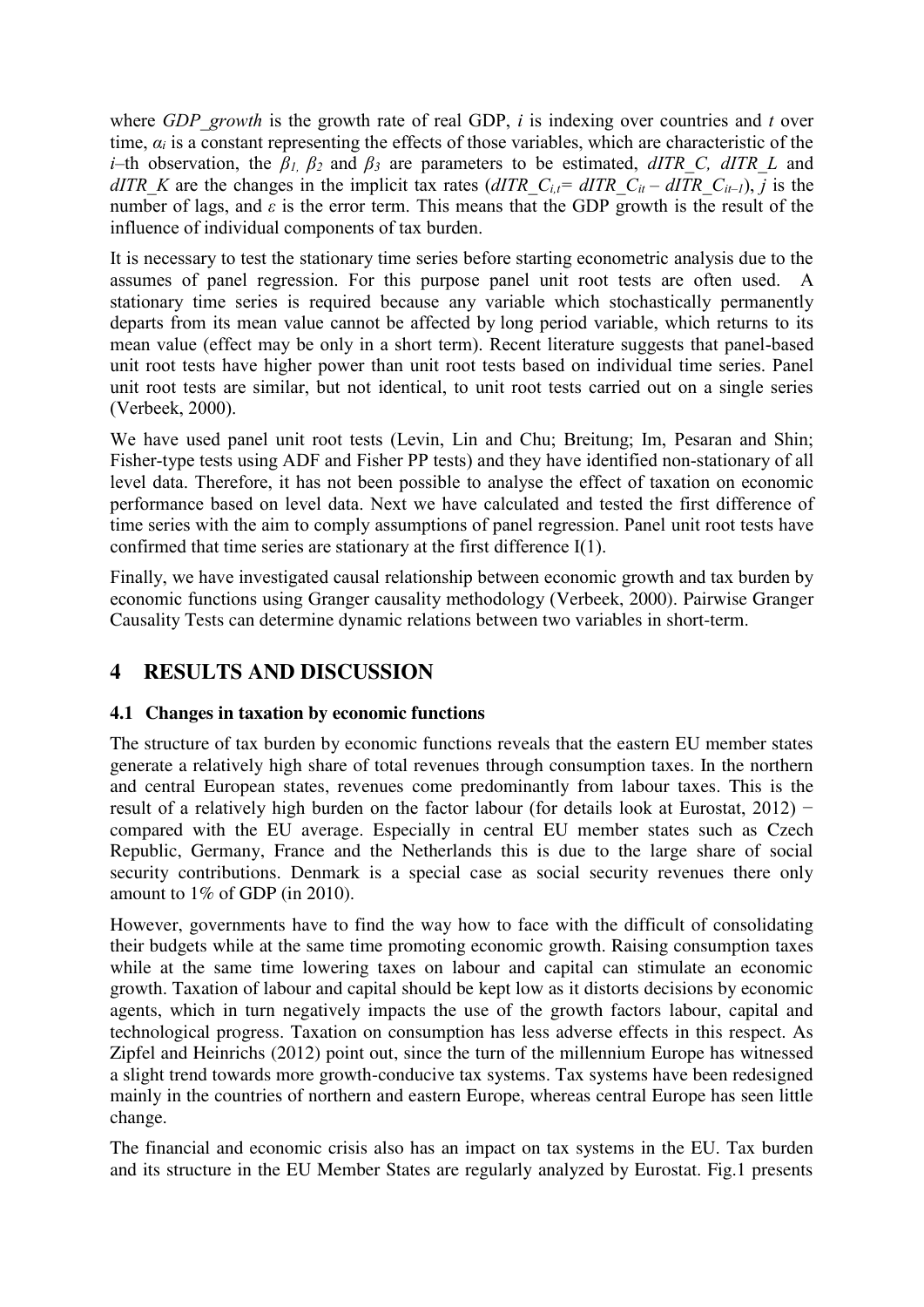the changes of taxation by economic functions between 1995 and 2010 – the latest year for which detailed data are available. This figure shows difference in percentage points for following groups of taxes: taxes on labour (including social security contributions), capital (taxes on stocks of capital/wealth and taxes on capital and business income) and consumption (VAT and excise duties).



Fig. 1 - Changes of taxation by economic functions- difference in percentage points (1995 – 2010). Source: author´s calculation based on data from Eurostat (2012).

The violet line shows the total change of implicit tax burden in EU member states. The figure highlights that some member states only shifted taxation from one type of taxes to another in the period under consideration. The Spain is an example of zero total changes in implicit tax burden as it has shifted the burden of taxation from capital taxes (-2.4 p.p.) to labour (+2 p.p.) and consumption taxes (+0.4 p.p.). Similar development can be seen in Austria or Bulgaria. The highest difference in tax burden can be found in Slovakia (decrease more than 34 p.p.) and Cyprus (increase nearly 24 p.p.) during the period 1995 - 2010. Significant structural changes in fiscal policy are probably the main reasons for the development and they have different context in the short term and over a medium to longer-term horizon. For the short run, countries have attempted to stimulate demand via tax relief, reducing the effects on the real economy. In the medium to long term, fiscal consolidation is given priority, which may lead to tax hikes.

On average, labour taxes have decreased by 1.9 percentage points, capital taxes have also decreased – by 2.1 p.p., but consumption taxes have mildly increased by 0.4 p.p. This development is in line with tax and economic theory as most authors point out that the increase of capital mobility has raised concerns that excessive levels of taxation could influence capital and especially move profits to low tax jurisdictions. At the same time, there are hopes to attract foreign capital investments by offering an attractive tax treatment. Taxes on capital and corporate income may have distorted effects on the market, particularly in highly integrated areas like the EU internal market. These distortions may also impact personal income taxes because taxes on capital reduce capital accumulation and therefore negatively impact productivity levels, which in turn depress wages. Next, the fact that capital is generally more mobile than labour has generated the apprehension that the burden of taxation would be shifted from the former to the latter. Equity considerations also feature prominently in the debate on the taxation of capital held by individuals, given that capital is more lightly taxed than labour income, and is often taxed at flat rates, which calls for an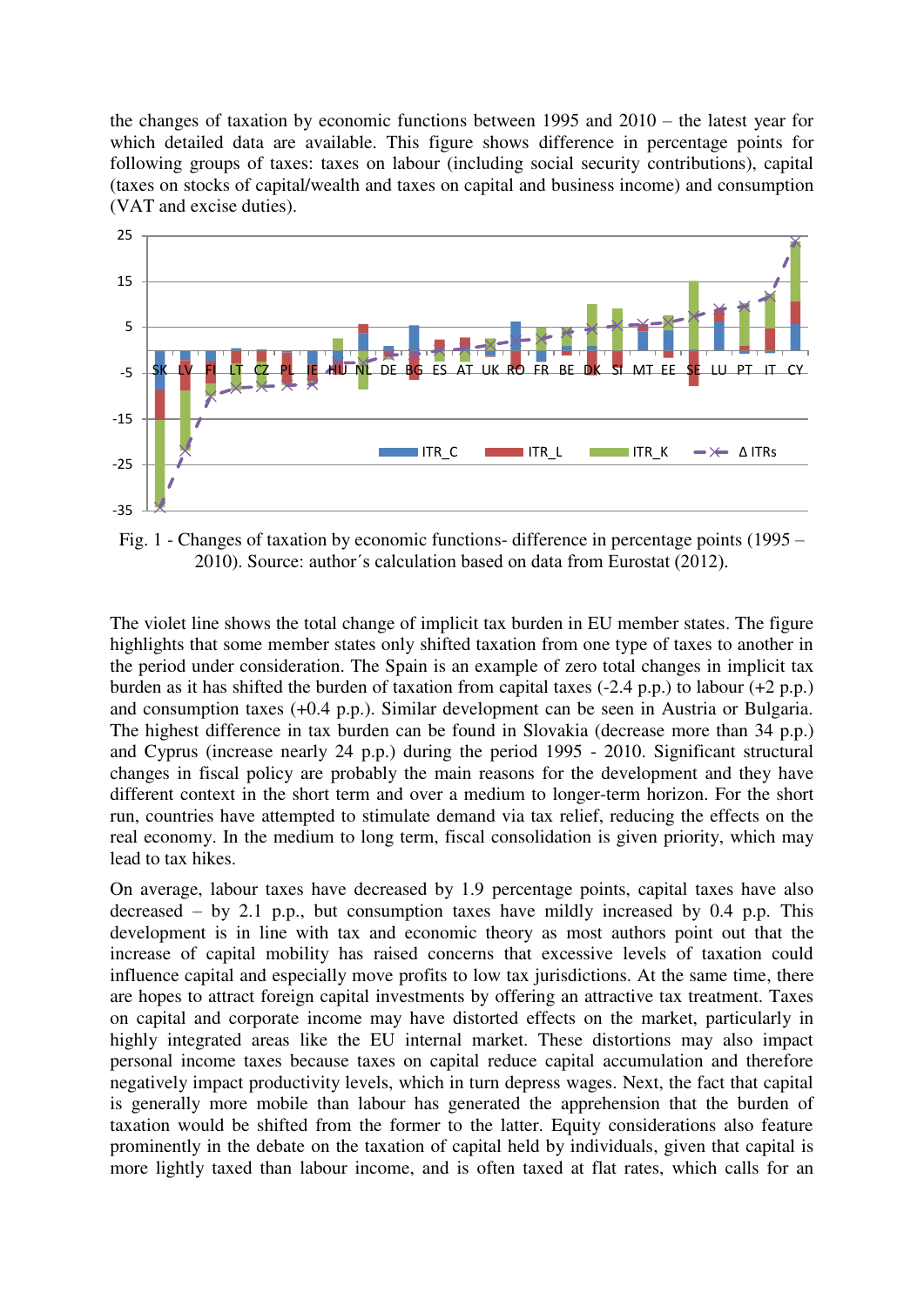effective taxation of capital income to avoid elimination the progressivity of the income tax of its meaning. The relative mobility of capital has stimulated the apprehension about tax competition and a subsequent race-to-the-bottom in capital tax rates (Hill, 2008; Johansson et al., 2008; Acemoglu, 2009; Karras and Furceri, 2009; García et al., 2011; Prammer, 2011).

#### **4.2 Effects of taxation by economic functions on economic growth**

Next, we have focused on estimation the effect of taxation on economic growth. Panel regression and Pairwise Granger Causality Tests are the main methods of examining. Time series of GDP growth and implicit tax rates and the differences of all variables are stationary and therefore they can be used for panel regression. The panel regression is based on equation (3) and examination is modified in 3 models. Tab. 3 summarizes results of analysis.

| Variable           | model 1             | model 2            | model 3             |
|--------------------|---------------------|--------------------|---------------------|
| Constant           | $-15.33*$<br>(4.30) | $2.65*$<br>(0.19)  | $-0.11$<br>(0.22)   |
| ITR_C              | 0.26<br>(0.14)      |                    |                     |
| ITR_L              | $0.39*$<br>(0.11)   |                    |                     |
| ITR K              | $-0.08$             |                    |                     |
| dITR_C             |                     | $0.47**$<br>(0.23) | $0.89*$<br>(0.25)   |
| dITR L             |                     | $-0.01$<br>(0.20)  | $-0.51**$<br>(0.21) |
| dITR K             |                     | 0.19<br>(0.07)     | $-0.10$<br>(0.08)   |
| Adjusted R-squared | 0.09                | 0.14               | 0.08                |
| Durbin–Watson stat | 1.307               | 1.44               | 2.01                |
| Observations       | 334                 | 316                | 311                 |

Tab. 3 – Estimated effects of tax burden on economic growth. Source: author´s calculation

Symbols  $*$  and  $**$  denote statistical significance at the 1%, 5% and 10% level. Model 1 is very simplistic as GDP growth is influenced only by values of implicit tax rates and there is no lag. Although we have found statistically significant parameters, other test have identified that residues are autocorrelated, so the results are not suitable. Model 2 reflects changes of implicit tax rates ( $dITR\ C_{i,t} = dITR\ C_{i,t} - dITR\ C_{i,t-1}$ ) and can be expressed in (4).

$$
GDP\_growth_{it} = \alpha_i + \beta_l \, dITR\_C_{it} + \beta_2 \, dITR\_L_{it} + \beta_3 \, dITR\_K_{it} + \varepsilon_{it}, \qquad (4)
$$

The results shows the positive effect between variables: change of implicit tax rate on consumption increased by one percentage point increases the GDP growth by 0.47 percentage point. The estimate is significant at the 5% level. The Durbin–Watson statistic (1951) is a test statistic used to detect the presence of autocorrelation in the residuals; value equal 2 indicates no autocorrelation. The value of the Durbin–Watson test is 1.44 so residues are autocorrelated and conclusions are again not adequate for presenting.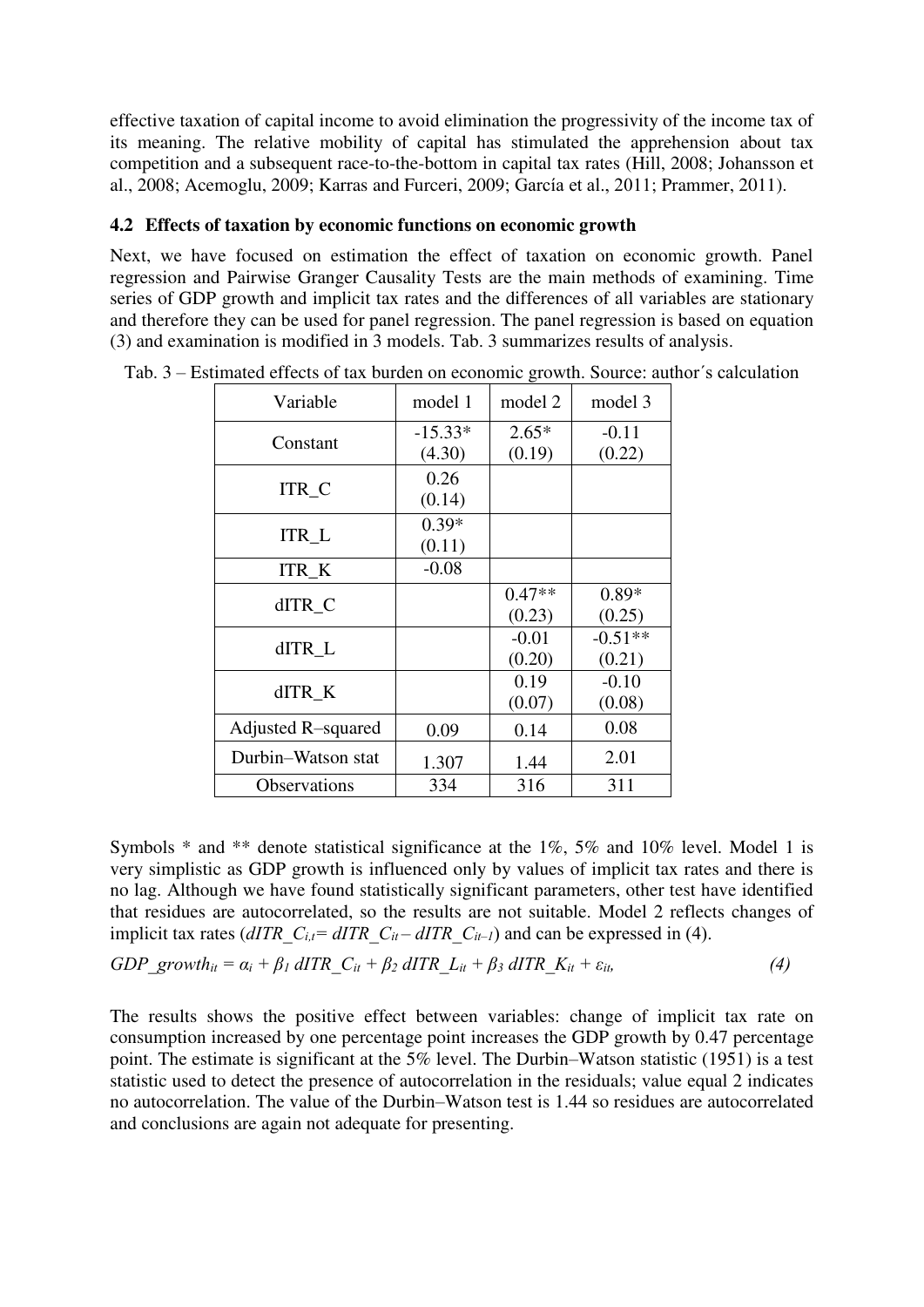In model 3, we calculated estimation with time lag. We used information criteria (Akaike info criterion, Schwarz criterion and Hannan–Quinn criterion) and it seems that the model with one year lag is the most appropriate. Equation with 1 year lag has following form:

$$
GDP\_growth_{it} = \alpha_i + \beta_l \, dITR \, C_{it-l} + \beta_2 \, dITR \, L_{it-l} + \beta_3 \, dITR \, K_{it-l} + \varepsilon_{it}, \tag{5}
$$

The estimation with 1 year lag reflects statistically significant negative effects of labour taxes on GDP growth at 5% level and positive effect of consumption taxes on GDP growth at 1% level. Regression coefficients are higher than in the previous equation: 0.89 and –0.51 percentage point. Consumption taxes have impact on demand and its increase can positively effect on economic growth. As Stiglitz (1999) or Carey and Tchilinguirian (2000) have written, consumption taxes, are regarded as less distortionary than income taxes (labour taxes), as they do not distort intertemporal decisions the way income taxes do. Consumption taxes fall partly on accumulated assets, which are an inelastic tax base and they do not impact on the returns to saving and, usually, do not have a progressive tax structure.

Labour taxes can have an impact on GDP by affecting labour utilization and labour productivity or both. However, it is generally difficult to assess the overall effect of the tax changes on GDP. For example, changes in any single tax may simultaneously affect several determinants of GDP. The effects of changes in taxation often depend also on the design of other policies and institutions. Thus, the negative effect of labour taxes on employment is often dependent on wage setting institutions which determine e.g. minimum wages, which negatively affect labour cost and then GDP growth. Our results are in line with conclusions of Johansson et al. (2008), Loretz (2008) or recommendations of Prammer (2011) about labour taxes.

Finally, we have used Pairwise Granger Causality Tests for examining relations between economic growth (GDP\_growth) and tax burden by economic functions (ITR\_C, ITR\_L, ITR  $K$ ) in short-term. It is necessary to note that two-way causation is frequently the case: GDP growth Granger causes implicit tax rate and implicit tax rate Granger causes GDP growth. The null hypothesis should be rejecting if probability is less than 0.05 (usual level of statistical significance).

The example of null hypothesis is that economic growth does not Granger-cause the implicit tax rate of consumption (labour, capital) and that the implicit tax rate of consumption (labour, capital) does not Granger-cause economic growth. Tab.4 summarizes results of level data (ITRs), Tab.5 differences of implicit tax rates (dITRs), number of lags is two. Bold values indicate hypothesis which should be rejected.

| aatiivi o calcalation                          |                            |         |        |
|------------------------------------------------|----------------------------|---------|--------|
| Null Hypothesis:                               | Observations   F-Statistic |         | Prob.  |
| ITR_L does not Granger Cause ITR_C             | 331                        | 1.53631 | 0.2167 |
| ITR_C does not Granger Cause ITR_L             |                            | 1.05480 | 0.3494 |
| ITR_K does not Granger Cause ITR_C             | 293                        | 1.98943 | 0.1386 |
| ITR_C does not Granger Cause ITR_K             |                            | 0.88585 | 0.4135 |
| <b>GDP_growth does not Granger Cause ITR_C</b> | 324                        | 6.10932 | 0.0025 |
| <b>ITR_C</b> does not Granger Cause GDP_growth |                            | 3.23333 | 0.0407 |
| ITR_K does not Granger Cause ITR_L             | 293                        | 0.10412 | 0.9011 |
| ITR_L does not Granger Cause ITR_K             |                            | 0.37436 | 0.6881 |
| GDP_growth does not Granger Cause ITR_L        | 324                        | 10.5264 | 4.E-05 |
| ITR_L does not Granger Cause GDP_ growth       |                            | 0.64410 | 0.5258 |

Tab. 4 – Pairwise Granger Causality Tests for GDP growth and ITRs (lags: 2). Source: author´s calculation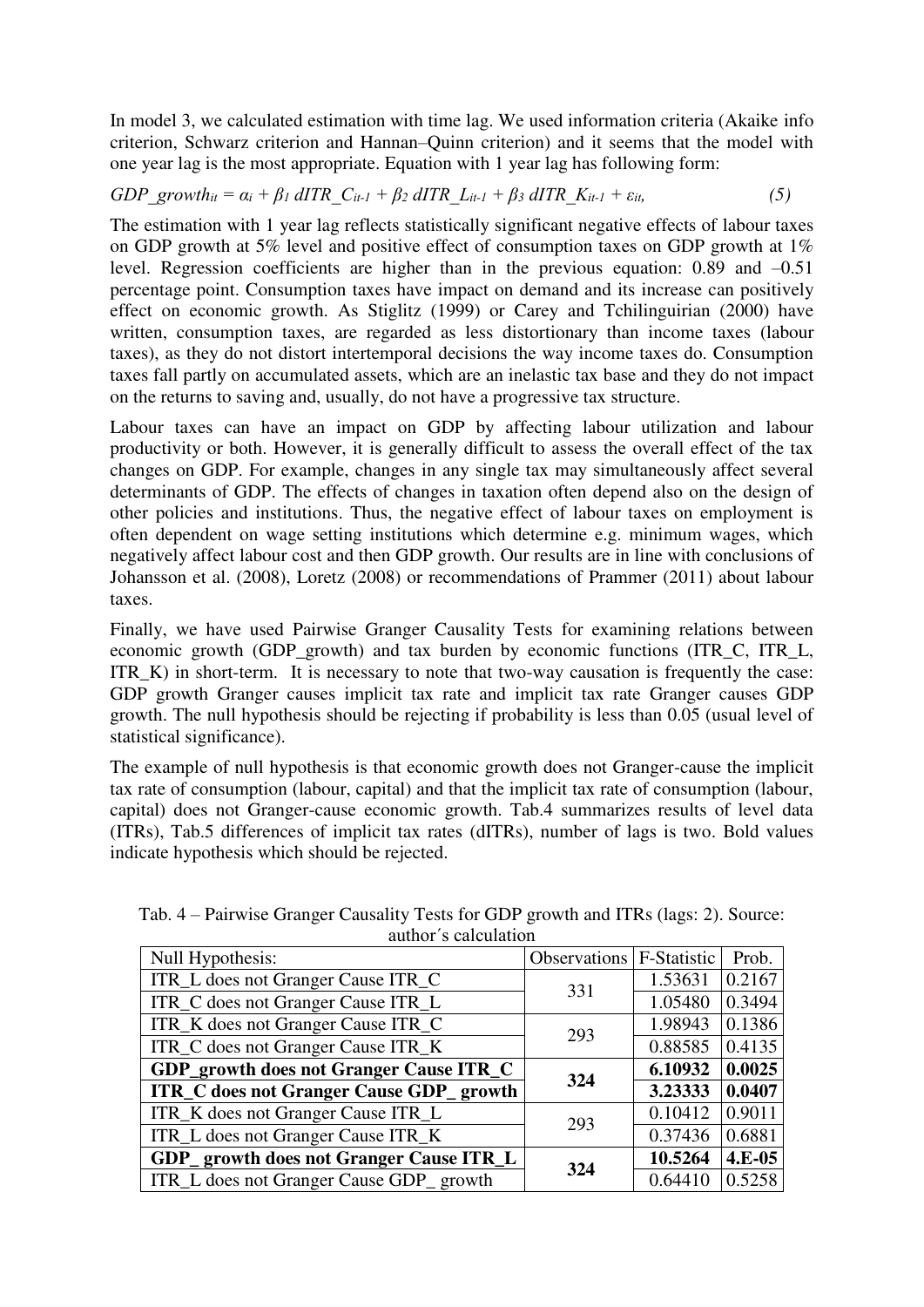| GDP_ growth does not Granger Cause ITR_K | 288 | $9.70888$   8.E-05 |  |
|------------------------------------------|-----|--------------------|--|
| ITR_K does not Granger Cause GDP_growth  |     | 11.3507   2.E-05   |  |

Tab. 5 – Pairwise Granger Causality Tests for GDP growth and dITRs (lags: 2). Source: author´s calculation

| Null Hypothesis:                                | <b>Observations</b> | F-Statistic | Prob.  |
|-------------------------------------------------|---------------------|-------------|--------|
| dITR_C does not Granger Cause GDP_growth        | 307                 | 4.31991     | 0.0141 |
| GDP_growth does not Granger Cause dITR_C        |                     | 4.50509     | 0.0118 |
| dITR_L does not Granger Cause GDP_growth        | 307                 | 1.81689     | 0.1643 |
| <b>GDP_growth does not Granger Cause dITR_L</b> |                     | 8.89758     | 0.0002 |
| dITR_K does not Granger Cause GDP_growth        | 270                 | 1.66551     | 0.1911 |
| <b>GDP_growth does not Granger Cause dITR_K</b> |                     | 8.88235     | 0.0002 |
| dITR_L does not Granger Cause dITR_C            |                     | 2.69666     | 0.0691 |
| dITR_C does not Granger Cause dITR_L            | 307                 | 0.05029     | 0.9510 |
| dITR_K does not Granger Cause dITR_C            | 270                 | 0.16038     | 0.8519 |
| DITR_C does not Granger Cause DITR_K            |                     | 2.22521     | 0.1101 |
| dITR_K does not Granger Cause dITR_L            | 270                 | 0.56772     | 0.5675 |
| dITR_L does not Granger Cause dITR K            |                     | 0.31647     | 0.729  |

Due to results in Tab.4, we cannot reject the hypothesis that implicit tax rate of labour does not Granger-cause GDP but we do reject the hypothesis that GDP growth does not Grangercause implicit tax rate of labour. Therefore it appears that Granger causality runs oneway from GDP growth to implicit tax rate of labour and not the other way. We can find two-way causality between implicit tax rate of consumption and GDP growth and between implicit tax rate of capital and GDP growth.

Tab.5 shows that there is two-way causality between change of implicit tax rate of consumption and GDP growth and one-way causality between change of implicit tax rate of capital and implicit tax rate of labour and GDP growth. It is interesting that Pairwise Granger Causality Tests have not confirmed inverse causality, as the theory presents negative impact of labour taxes on economic growth (Johansson et al., 2008; Prammer, 2011). The reason can be found in using different type of data – we have used cumulated implicit tax rates whereas other researchers have used individual tax rates.

It is important to mention that the statement for example 'implicit tax rate of consumption Granger causes GDP growth' does not imply that GDP growth is the effect or the result of implicit tax rate of consumption. Granger causality measures precedence and information content but does not by itself indicate causality in the more common use of the term.

# **5 CONCLUSION**

The goal of the paper was to examine effects of taxation by economic functions on economic growth and to provide direct empirical evidence in the European Union. It has been used the Eurostat´s definition to categorize tax burden by economic functions and implicit rates of consumption, labour and capital have been investigated. The analysis is based on annual data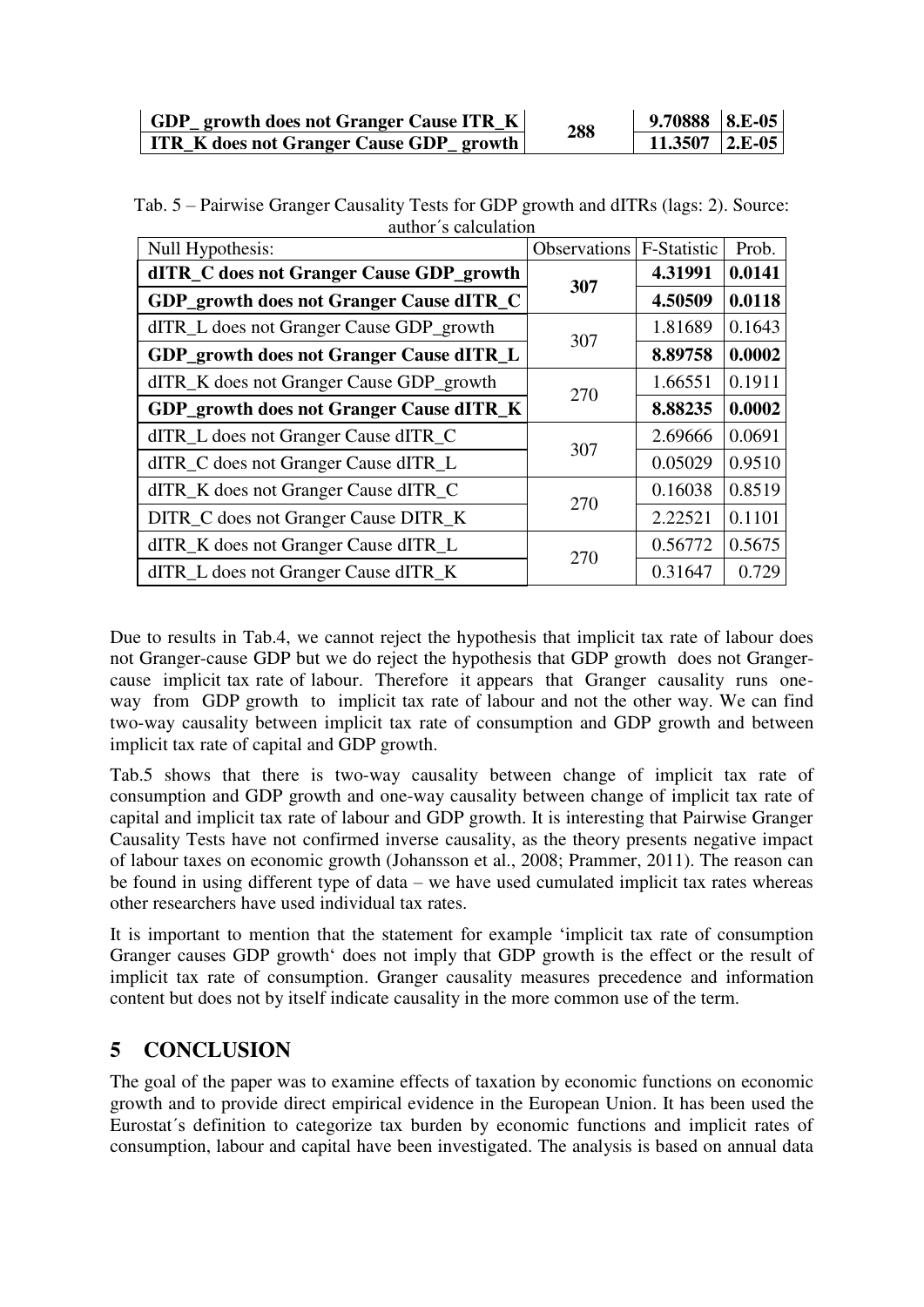in a period 1995-2010. Panel regression and Pairwise Granger Causality Tests have been used as the main method of research.

The first part of paper has dealt with theoretical effect of taxes and tax burden on economic growth. Next, we have examined development of tax burden in the European Union in a monitored period as financial and economic crisis has impacted also on tax systems. The structure of tax burden by economic functions reveals that the eastern EU member states generate a relatively high share of total revenues through consumption taxes. In the northern and central European states, revenues come predominantly from labour taxes. This is the result of a relatively high burden on the factor labour compared with the EU average. Between 1995 and 2010, labour taxes have decreased on average by 1.9 percentage points, capital taxes have also decreased  $-$  by 2.1 p.p., but consumption taxes have mildly increased by 0.4 p.p. This development is in line with tax and economic theory as most authors recommend raising consumption taxes while at the same time lowering taxes on labour and capital can stimulate economic growth. Taxation of labour and capital should be kept low as it distorts decisions by economic agents; taxation on consumption has less adverse effects in this respect.

Then, we have focused on estimation the effect of taxation on economic growth. The panel consists of 24 EU member states – Luxembourg, Romania and Malta were excluded due to lack of data. Results of panel regression with fixed effects have confirmed statistically significant positive effect of consumption taxes and negative effect of labour taxes on GDP growth. Change of implicit tax rate on consumption increased by plus one percentage point increases the GDP growth by 0.89 p.p. and 1 p.p. increasing of implicit tax rate on labour decreases the GDP growth by  $-0.51$  p.p. with 1 year lag.

Finally, we have investigated relationship between economic growth and tax burden by economic functions using Granger causality methodology. In short-term, there is two-way causality between change of implicit tax rate of consumption and GDP growth and also GDP growth Granger-cause change of implicit tax rate of capital and implicit tax rate of labour through one-way causality.

#### **References:**

- 1. Acemoglu, D. (2009). *Introduction to Modern Economic Growth*. New York: Princeton University Press.
- 2. Acemoglu, D., Aghion, P., Bursztyn, L., & Hemous D. (2012). The Environment and Directed Technical Change. American Economic Review 102 (1), 131–66. http://dx.doi.org/10.1257/aer.102.1.131
- 3. Barro, R. J. (1991). Economic growth in a cross-section of countries. *Quarterly Journal of Economics,* 106 (2), 407-43. http://ideas.repec.org/a/tpr/qjecon/v106y1991i2p407-43.html
- 4. Carey, D., & Tchilinguirian, H. (2000). Average Effective Tax Rates on Capital, Labour and Consumption. OECD Economics Department Working Papers, No. 258, Paris: OECD Publishing. http://dx.doi.org/10.1787/247874530426
- 5. Durbin, J., & Watson, G. S. (1951). Testing for Serial Correlation in Least Squares Regression. *Biometrika*, 38, 159–179.
- 6. Dougherty, Ch. (2007). *Introduction to Econometrics*. Oxford: Oxford University Press.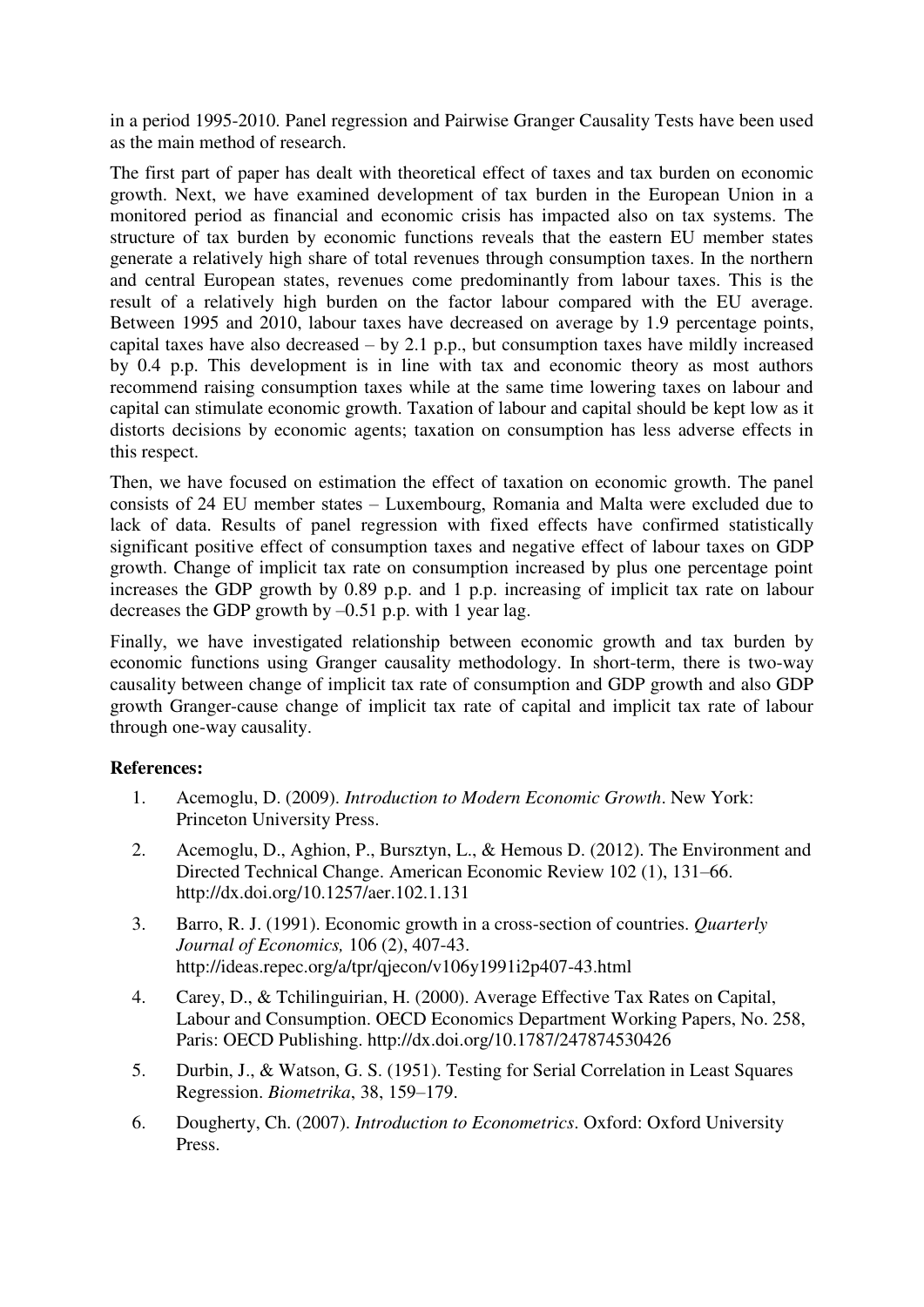- 7. Eurostat. (2012). *Taxation trends in the European Union*. Luxembourg: Publications Office of the European Union. DOI:10.2785/23293
- 8. García, S., Rodriguéz, E., & Arias, A. (2011). Corporate Tax Burden in the European Union. *EC Tax Review*, 1, 41-55.
- 9. Hill, R. (2008). Optimal taxation and economic growth. *Public Choice*, 134 (3-4), 419–427. DOI: 10.1007/s11127-007-9235-0
- 10. Johansson, A., Heady, Ch., Arnold, J., Brys, B., & Vartia, L. (2008). Taxation and Economic Growth. OECD Economics Department Working Papers, No. 620, Paris: OECD Publishing. http://dx.doi.org/10.1787/241216205486
- 11. Karras, G., & Furceri, D. (2009). Taxes and growth in Europe. *South-Eastern Europe Journal of Economics*, 2, 181–204. http://www.asecu.gr/Seeje/issue13/KARRAS.pdf
- 12. King, G., & Rebelo, S. (1990). Public policy and economic growth: developing neoclassical implications. *Journal of Political Economy*, 98 (5) 126–150. http://dx.doi.org/10.1086/261727
- 13. Lee, Y., & Gordon, R. H. (2005). Tax Structure and Economic Growth. *Journal of Public Economics*, 89 (5-6), 1027–1043. http://dx.doi.org/10.1016/j.jpubeco.2004.07.002
- 14. Leibfritz, W., Thornton, J., & Bibbee, A. (1997) Taxation and Economic Performance. OECD Economics Department Working Papers, No. 176, Paris: OECD Publishing. http://www.oecd.org/eco/publicfinanceandfiscalpolicy/1863834.pdf
- 15. Loretz, S. (2008). Corporate taxation in the OECD in a wider context. *Oxford Review of Economic Policy*, 24(4), 639-660. DOI: 10.1093/oxrep/grn035
- 16. Mendoza, E. G., Razin, A., & Tesar, L. L. (1994). Effective tax rates in macroeconomics: Cross-country estimates of tax rates on factor incomes and consumption. *Journal of Monetary Economics*, 34(3), 297-323. http://dx.doi.org/10.1016/0304-3932(94)90021-3
- 17. Myles, G. D. (2009). Economic Growth and the Role of Taxation Theory. OECD Economics Department Working Papers, No. 713, OECD publishing. http://dx.doi.org/10.1787/222775817802
- 18. Nerudová, D. (2012). Common Consolidated Corporate Tax Base: Sharing the Tax Base under Formulary Apportionment. In Stavárek, D., & Vodová, P. (Eds.) Proceedings of the 13th International Conference on Finance and Banking (pp. 279 – 288). Karviná: Silesian university in Opava.
- 19. Nordhaus, W. D., & Boyer, J. (2000). *Warming the World: Economic Modeling of Global Warming*. Cambridge: MIT Press.
- 20. Plojhar, M., & Tomšík, V. (2004). Daně a ekonomická výkonnost. *Ekonomické zprávy*, 4, 10-22. http://www.finance.cz/zpravy-soubory/04\_Duben.pdf
- 21. Plosser, C. I. (1992). The search for growth. In Proceedings, Federal Reserve Bank of Kansas City, 57–92. http://www.kansascityfed.org/publicat/sympos/1992/s92ploss.pdf
- 22. Prammer, D. (2011). Quality of taxation and the crisis: tax shifts from a growth perspective. Taxation Papers, No. 29, Luxembourg: Office for Official Publications of the European Communities. DOI: 10.2778/29300.